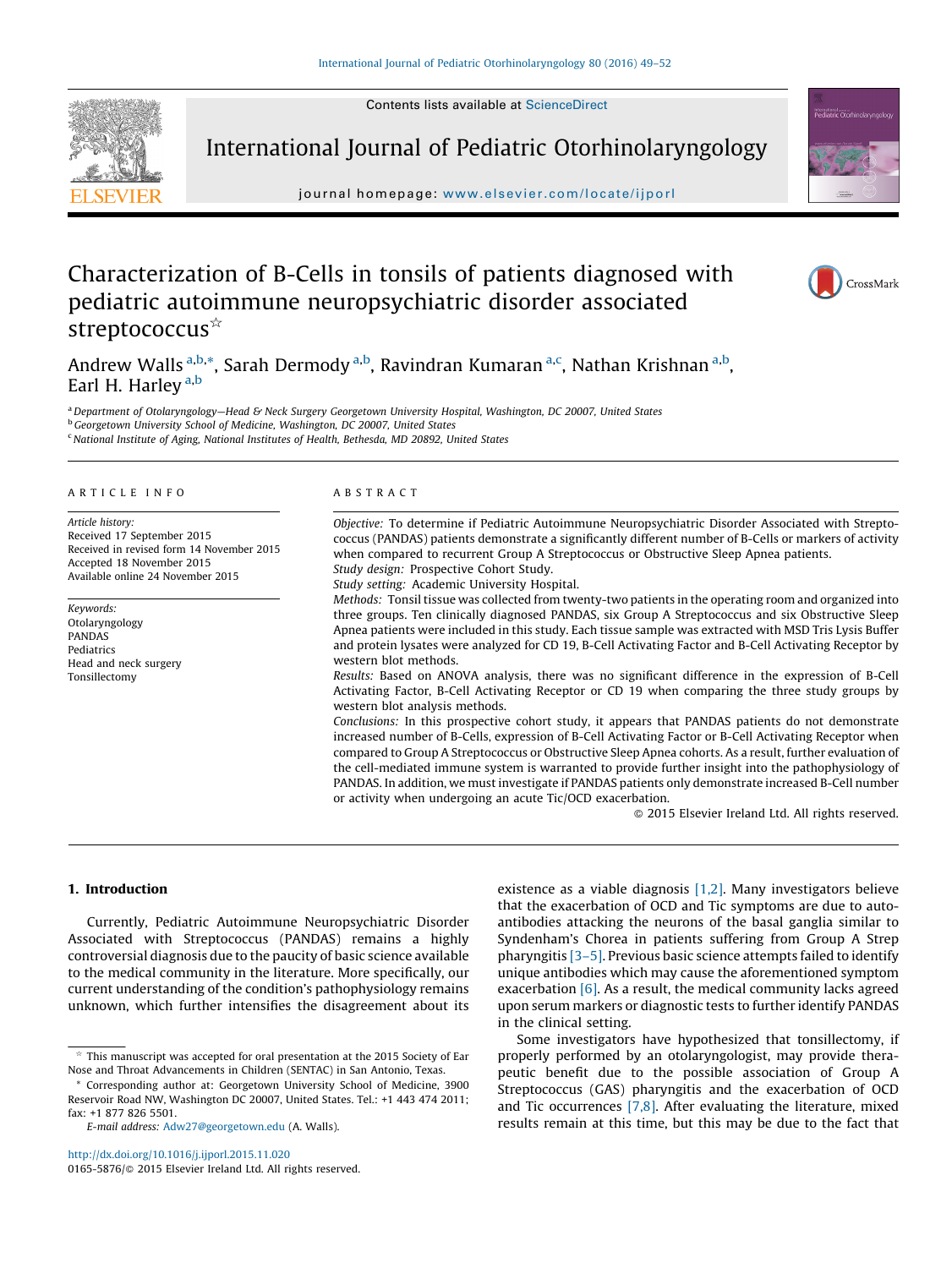control groups were not properly implemented into these studies or that retrospective parental opinion was utilized to measure outcomes rather than psychiatric evaluation post-operatively [\[7,8\]](#page-3-0). As a result, much of the data regarding PANDAS remains retrospective, with very few prospective studies which aim to reduce bias. One method of improving our current understanding of PANDAS would be to further explore basic science methods such that the medical community may have better insight into the mechanism of this condition.

In this study, our group chose to evaluate the lymphatic tissue for immunological markers that could demonstrate the involvement of the humoral immune system as a means of PANDAS pathophysiology. B-Cell Activating Factor (BAFF) and B-Cell Activating Factor Receptor (BAFF-R) were utilized to help quantify the activity of B-Cells in the tonsil tissue of each study participant. Both BAFF and BAFF-R have been implicated in several autoimmune disorders and are well characterized as one of the most significant markers of B-Cell activity [\[11–13\].](#page-3-0) These two markers were chosen because in our most recent study, we evaluated several interleukins that could account for increased humoral activity such as IL1, IL2 and IL6 but, we identified no significant difference between affected and non-affected cohorts [\[14\].](#page-3-0) After review of the medical and basic science literature, we chose to evaluate BAFF and BAFF-R due to their significant involvement in autoimmune disorders [\[11–13\]](#page-3-0). Here, we utilized a separate biological assay to identify the above B-Cell markers and performed a more focused evaluation of the humoral immune system within affected patient's tonsil tissue.

If PANDAS is indeed an autoimmune disorder, patients would likely maintain either increased activity of their B-Cell population or significantly more B-Cells residing in the lymphatic tissue. In this manuscript, our group hypothesized that PANDAS patients may have significantly more B-Cells or markers of B-Cell activity, which could be identified in the lymphatic tissue. In order to evaluate this possibility, our group prospectively enrolled PANDAS, GAS and Obstructive Sleep Apnea (OSA) patients at our tertiary academic center to evaluate their tonsil tissue by western blot analysis. In order to characterize each patient's B-Cell number, we utilized CD 19, a B-Cell marker that is found on all stages of B-Cells, except the progenitor line [\[9,10\]](#page-3-0).

## 2. Materials and methods

## 2.1. PANDAS patient enrollment and tissue collection

The Georgetown University School of Medicine Institutional Review Board approved the following study and informed consent was obtained from the parents of each individual patient. The PANDAS cohort consisted of ten pediatric patients referred to our clinic by a pediatric neurologist associated with our academic center. Each patient was no older than eighteen years of age. Inclusion criteria by our pediatric neurologist included clinically diagnosed PANDAS patients based on the DSM IV criteria. This criteria includes: (1) Presence of Obsessive Compulsive Disorder and/or tic disorder, (2) Onset before puberty, (3) Episodic presentation symptoms, (4) Positive Group A Streptococcus culture with neurologic motor abnormalities. Exclusion criteria included history of rheumatic fever, autism spectrum disorders, psychotic disorders or other autoimmune disorders. The average time to tonsillectomy from last acute tonsillitis event was 2.3 months.

Each patient underwent tonsillectomy by our senior author and tissue was frozen at  $-80$  °C until protein extraction with our associate at the National Institute of Health. All tonsil tissues were stored in the same location and extracted together to reduce treatment bias.

#### 2.2. Group A streptococcus control group selection

The GAS Control Group consisted of six patients that underwent tonsillectomy for recurrent tonsillitis due to documented GAS by throat cultures. Patients were referred from primary care providers or self-referred to our outpatient clinic setting. Each patient was no more than eighteen years of age at the time of tonsillectomy. The average number of acute tonsillitis events included 3.5 per year with ranges of 2 to 5. In addition, the average time to tonsillectomy from last acute tonsillitis was 1.6 months. Exclusion criteria included: history of rheumatic fever, PANDAS diagnoses, autism spectrum disorders, psychotic disorders or other autoimmune disorders.

## 2.3. Obstructive sleep apnea control group selection

The OSA Control Group consisted of six patients who underwent tonsillectomy for moderate to severe OSA as determined by polysomnogram studies. Patients again were enrolled from the outpatient clinic setting and were no more than eighteen years of age at the time of tonsillectomy. Apnea Hypopnea Index values ranged from 6 to 13 with an average of 9.1. Exclusion criteria included: history of rheumatic fever, previous GAS infections, PANDAS diagnoses, autism spectrum disorder, psychotic disorders or other autoimmune disorders.

## 2.4. Western blot analysis

Tonsil tissue from 6 GAS, 6 OSA and 10 PANDAS patients were lysed in Tris lysis buffer as previously described [\[14\].](#page-3-0) Protein from the 22 samples were separated by molecular weight using SDS-PAGE before being transferred to PVDF membranes using the semidry Trans-Blot Turbo transfer system (Biorad). Membranes were then blocked using Odyssey Blocking Buffer (Li-Cor) for 1 h at room temperature and then probed overnight at  $4^{\circ}$ C with primary antibodies against proteins of interest. These include BAFF (Abcam ab8396 1:1000), BAFF Receptor (Abcam ab112506 1:1000) and CD19 (Abcam ab 134114 1:1000). β-actin (Sigma A1978 1:15000) was used as the housekeeper protein. Following 3 washes with TBST (Tris-Buffered Saline and Tween), blots were incubated for 1 h at room temperature using the appropriate secondary antibody (Li-Cor 926-68020 and 926-32211 1:15000). All primary and secondary antibodies were diluted in 1:1 mixture of Odyssey Blocking Buffer and TBS + 0.1% Tween-20. Blots were then washed another 3 times with TBST and then imaged on a Li-Cor Odyssey CLx Infrared Imaging System. Protein band of interest were Quantified using Li-Cor Image Studio software and normalized to the corresponding  $\beta$ -actin value.

## 2.5. Statistical analysis

A one-way analysis of variance (ANOVA) was used to compare the means in expression of each of the cytokines and B-cell number between the 3 aforementioned study cohorts. A P-value <0.05 was considered statistical significant when comparing between the three groups. The size of the cohorts in the study were determined a priori such that there would be at least 90% power to detect a minimum effect size of 1, based on a one-way ANOVA with a significance level of 0.05. SAS software Version 9.3 (SAS Institute Inc, NC) was used for the analysis.

## 3. Results

## 3.1. Evaluation of CD19 marker in tonsillectomy samples

After western blot analysis, we identified no significant difference in the normalized expression of CD 19 when comparing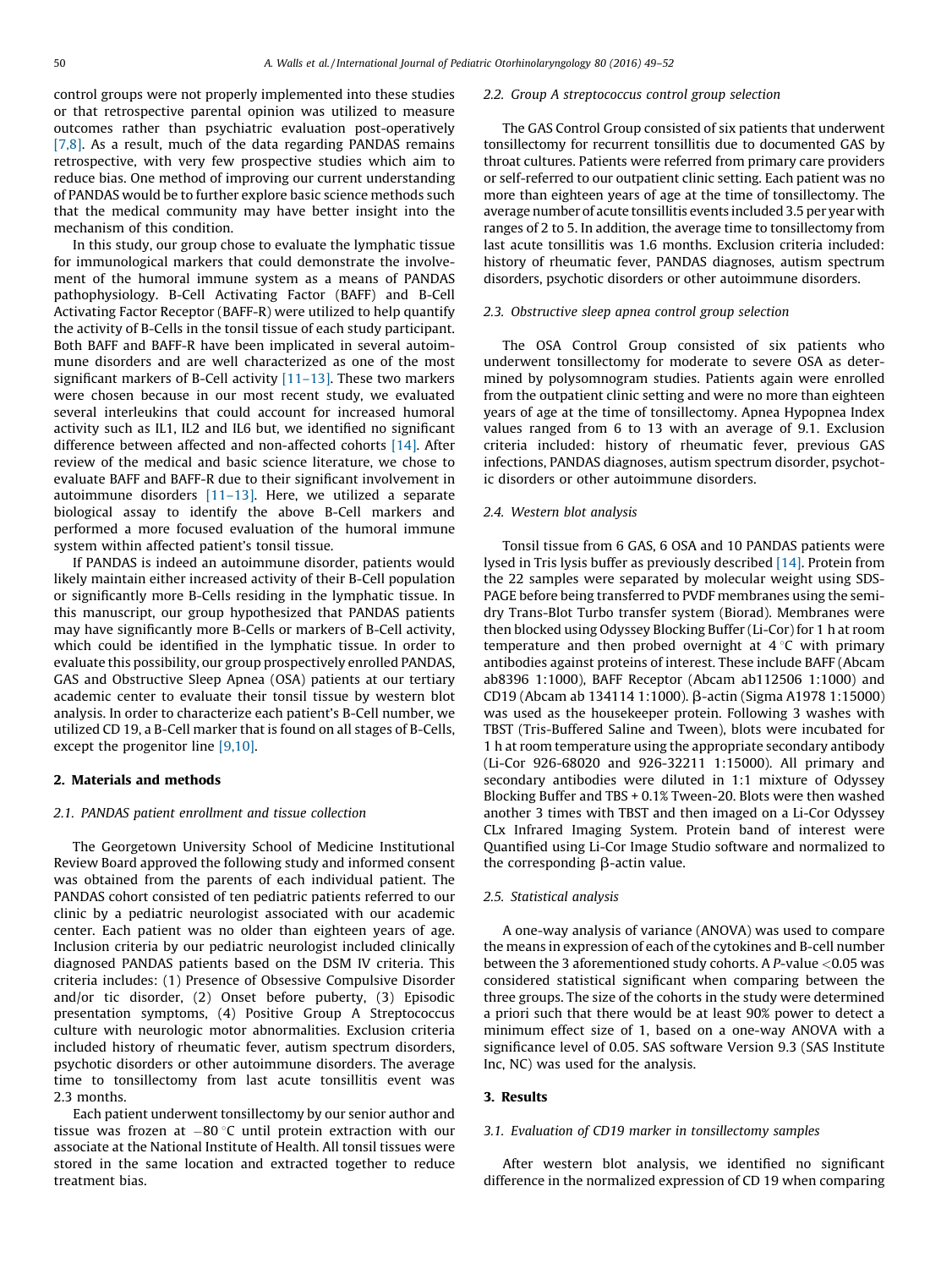

Fig. 1. Top band—CD 19 (95 kDa), bottom band—beta actin control (42 kDa). PANDAS lanes 2–11, GAS lanes 12–17, OSA lanes 18–23.

Table 2

Table 1 ANOVA comparison of study groups regarding CD19.

| Group                                       | Mean normalized CD19       | Standard dev               | ANOVA P-value | Group                                       | Mean normalized BAFF       | Standard dev               | ANOVA P-value |
|---------------------------------------------|----------------------------|----------------------------|---------------|---------------------------------------------|----------------------------|----------------------------|---------------|
| <b>PANDAS</b><br>GAS control<br>OSA control | 0.0039<br>0.0041<br>0.0038 | 0.0010<br>0.0020<br>0.0030 | $P = 0.964$   | <b>PANDAS</b><br>GAS control<br>OSA control | 0.0056<br>0.0051<br>0.0060 | 0.0023<br>0.0011<br>0.0020 | $P = 0.733$   |

the PANDAS Experimental Cohort patients with the GAS Control Cohort and the OSA Control Cohort via ANOVA calculations.  $(P > 0.05)$  (Fig. 1 and Table 1).

## 3.2. Evaluation of B-Cell activating factor in tonsillectomy samples

After western blot analysis, we identified no significant difference in the normalized expression of B-Cell Activating Factor when comparing the PANDAS Cohort with the GAS Control Cohort and the OSA Control Cohort via ANOVA calculations ( $P > 0.05$ ) (Fig. 2 and Table 2).

## 3.3. Evaluation of B-Cell activating receptor in tonsillectomy samples

After western blot analysis, we identified no significant difference in the normalized expression of B-Cell Activating Factor Receptor when comparing the PANDAS Cohort with the GAS Control Cohort and the OSA Control Cohort by ANOVA calculations  $(P > 0.05)$  ([Fig.](#page-3-0) 3 and [Table](#page-3-0) 3).

## 4. Discussion

Within this study, our group provides the medical community with the first characterization of lymphatic B-Cells in patients diagnosed with PANDAS. Currently, multiple questions need to be answered by basic science if the medical community wishes to classify PANDAS as an autoimmune disorder. For instance, it still remains unknown if specific antibodies produced by B-Cells exist which may account for the acute exacerbation of OCD and Tic symptoms. One investigation failed to identify antibodies or antibody patterns in the serum of patients clinically diagnosed with PANDAS [\[6\]](#page-3-0). Despite the thoroughness of this study, our group wished to investigate the lymphatic tissue for possible differences in the number of B-Cells, BAFF and BAFF-R. It is

ANOVA comparison of study groups regarding B-Cell Activating Factor.

important to evaluate the lymphatic tissue by itself because if differences were to be elucidated in the lymphatic tissue alone when compared to the serum, further pathway analysis involving BAFF and BAFF-R would be warranted to determine what specifically is occurring in the lymphatic tissue to produce this clinical presentation.

In order to investigate the aforementioned hypothesis, we wished to target three specific humoral markers, which would not only identify increased B-Cell number, but also B-Cell activity. CD19 is a B-Cell marker that is present on all stages of B-Cells during maturity including plasma cells, as mentioned previously. This CD marker provided us with the ability to quantify the number of B-Cells in each of the tonsil samples. Interestingly, our findings demonstrate that even after normalizing the CD19 marker against our housekeeping genes, there was no significant difference between the three study groups.

Furthermore, to quantify the activity of B-Cells, we utilized BAFF and BAFF-R as markers of B-Cell activity in the lymphatic tissue. In our previous study, we identified no differences in immune markers IL-1, IL-2, IL-6 in PANDAS patients when compared to unaffected patient cohorts [\[14\].](#page-3-0) These interleukin markers, as mentioned previously, have been shown to increase B-Cell activity and because of our previous study's negative findings, we focused on BAFF and BAFF-R, which have been well characterized in separate autoimmune disorders [\[15,16\]](#page-3-0). After comparing the three study cohorts for the aforementioned markers, our group identified no difference in the expression of B-Cell Activating Factor or B-Cell Activating Receptor. One additional avenue of investigation has been proposed by Hoekstra et al. where patients diagnosed with Tic Disorder overexpressed B-Cell markers D8/17 in the peripheral blood [\[17\].](#page-3-0) As a result it is possible that this specific marker could represent the specific pathway to demonstrate increased B-Cell activity in PANDAS patients. Despite our negative findings, several questions remain



Fig. 2. Top band—beta actin control (42 kDa), bottom band—BAFF (34 kDa). (PANDAS lanes 2–11, GAS lanes 12–17, OSA lanes 18–23).